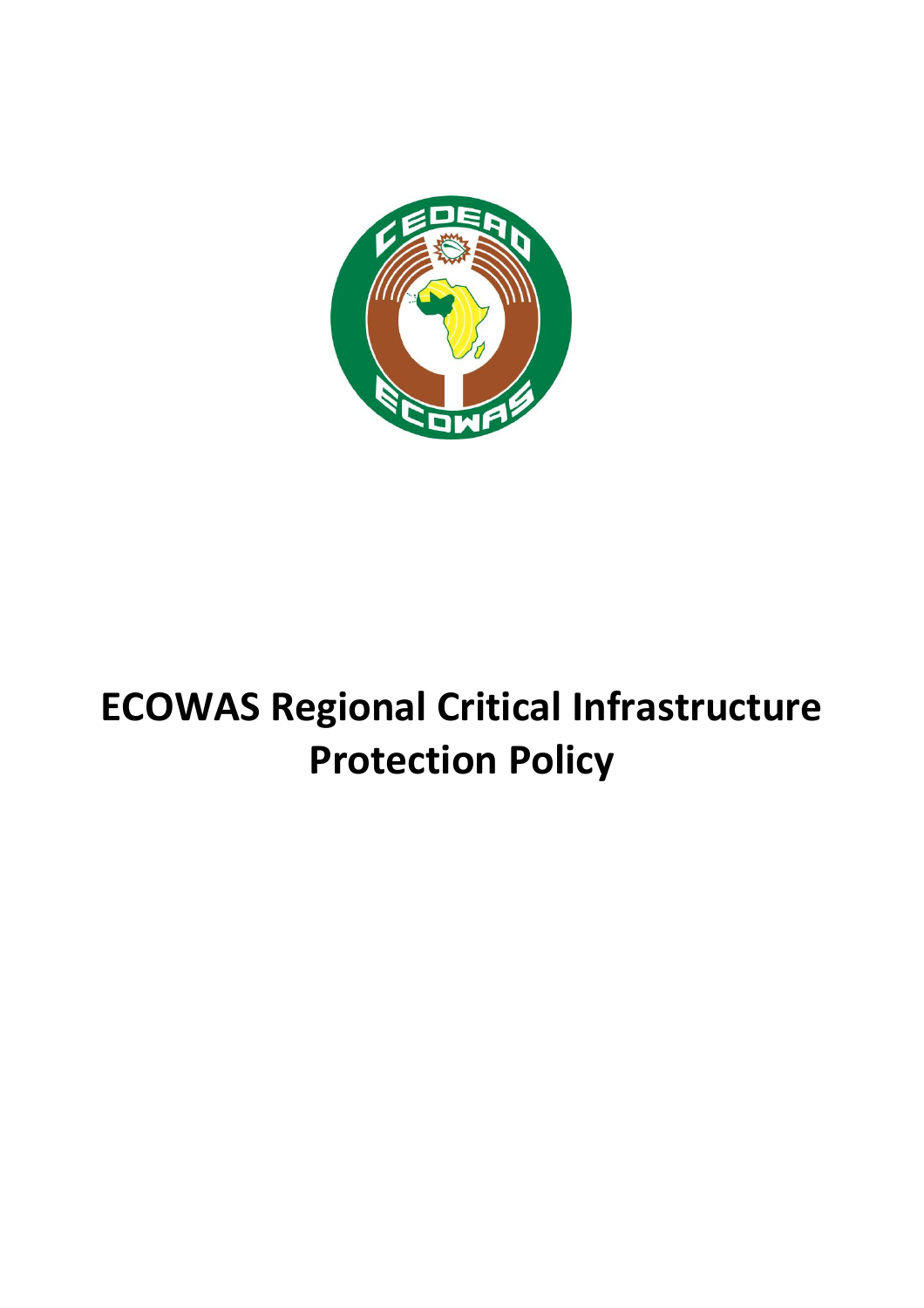

| <b>SECTION 1.</b> |                                                                                                     |
|-------------------|-----------------------------------------------------------------------------------------------------|
| <b>SECTION 2.</b> |                                                                                                     |
| <b>SECTION 3.</b> |                                                                                                     |
| <b>SECTION 4.</b> | FRAMEWORK FOR THE CRITICAL INFRASTRUCTURE AND ESSENTIAL SERVICES PROTECTION 4                       |
| <b>SECTION 5.</b> |                                                                                                     |
| <b>SECTION 6.</b> |                                                                                                     |
| <b>SECTION 7.</b> | <b>IDENTIFICATION OF CRITICAL INFRASTRUCTURE AND ESSENTIAL SERVICES AND DESIGNATION OF</b>          |
| <b>SECTION 8.</b> |                                                                                                     |
| <b>SECTION 9.</b> |                                                                                                     |
|                   |                                                                                                     |
|                   | SECTION 11. INTERDEPENDENCIES OF CRITICAL INFRASTRUCTURE AND ESSENTIAL SERVICES  6                  |
|                   |                                                                                                     |
|                   | SECTION 13. INTERDEPENDENCIES BETWEEN COUNTRIES IN THE REGION AND REGIONAL COOPERATION 6            |
|                   |                                                                                                     |
|                   | ANNEXE I INFRASTRUCTURE AND SERVICES THAT MAY BE CLASSIFIED AS ESSENTIAL OR CRITICAL  8             |
|                   | ANNEXE II IDENTIFICATION CRITERIA OF OPERATORS OF CRITICAL INFRASTRUCTURE AND ESSENTIAL SERVICES  9 |
|                   | ANNEXE III MEASURES THAT MAY BE IMPOSED ON OPERATORS OF CRITICAL INFRASTRUCTURE AND ESSENTIAL       |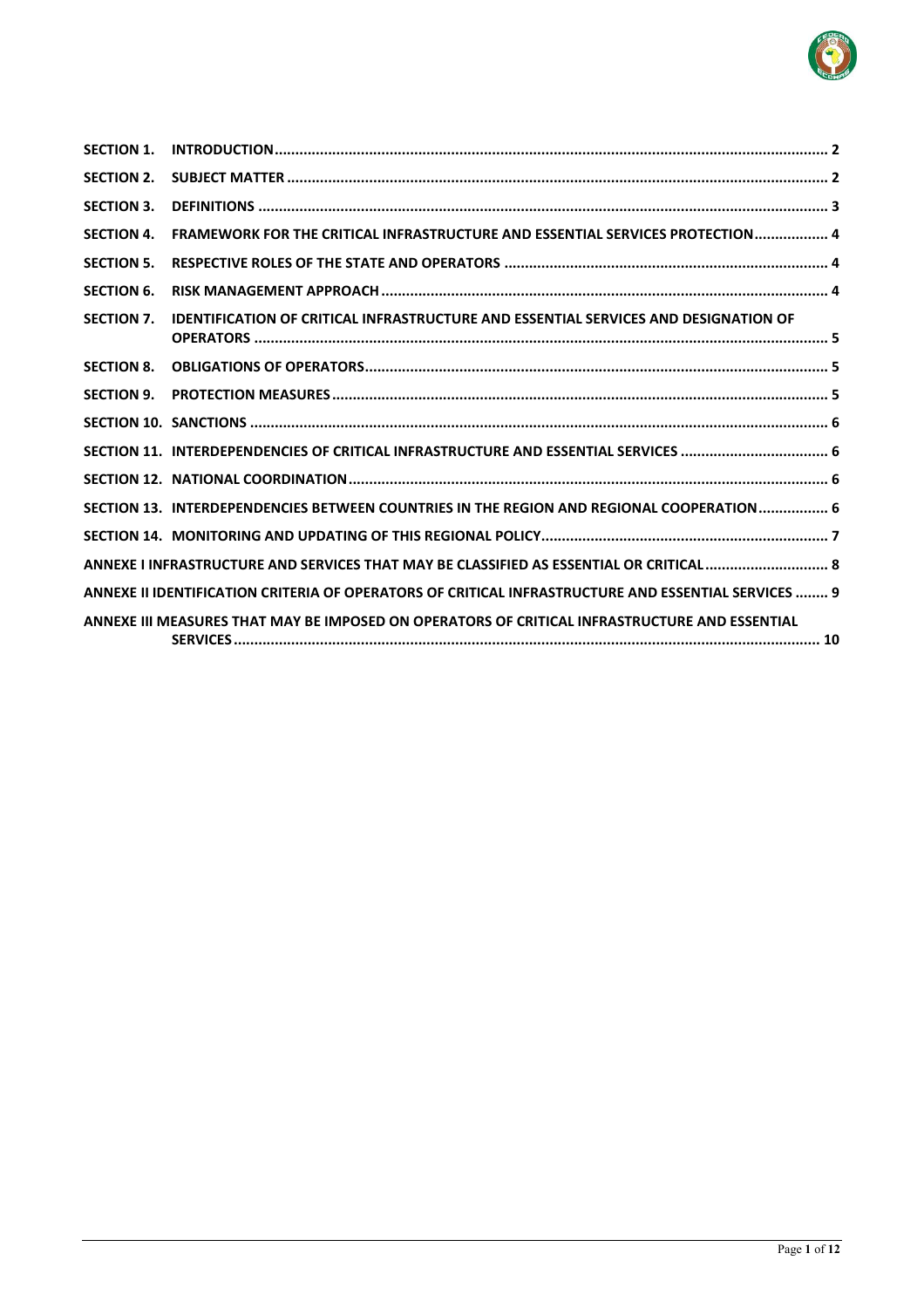

#### **SECTION 1. INTRODUCTION**

<span id="page-2-0"></span>In any country, a certain number of material or non-material services provided by public or private operators are essential for the Nation, and in particular for the functioning of the State, the economy or for the health, safety, security and well-being of the population. These services rely on physical or digital infrastructure as well as on any data necessary for their operation.

It is therefore of the utmost importance for the State, economic operators and the population to guarantee the resilience and security of these critical infrastructure, essential services and data in view of all the risks and threats that could affect their availability or integrity.

Indeed, the resilience and security of critical infrastructure and essential services can be affected by a variety of risks and threats - breakdowns, accidents, malicious acts, physical or digital attacks, natural disasters, pandemics, etc. -, all of which can have a serious impact on a Nation. It is therefore important that the protection of each critical infrastructure or essential service takes into account all of the risks and threats, both physical and digital, it can face.

In addition, some services may rely on infrastructure and data located abroad. In this case, the protection of these services cannot be fully ensured by the country where they are provided. This justifies that each country integrates into its approach the essential services which it needs as much as the critical infrastructure located on its territory. This type of situation also justifies the regional approach to this policy.

<span id="page-2-1"></span>In the rest of this document, data will be considered as an integral part of the infrastructure that stores, processes or transmits it.

#### **SECTION 2. SUBJECT MATTER**

The purpose of this Regional Policy is to ensure the resilience and security, faced with the various risks and threats which could affect their functioning, of the region's infrastructure and services which are essential for the functioning of the State, the economy or for the health, safety, security and well-being of the population, in particular when these infrastructure and services are transnational in nature.

To this end, this Regional Policy:

- sets the minimum normative framework that Member States should adopt to ensure the protection of their critical infrastructure and essential services;
- provides elements of methodology and criteria to identify the infrastructure and services concerned in the various sectors;
- proposes a list of preventive, reactive and proactive measures that can be implemented;
- provides the principles and modalities of cooperation between Member States with interdependence in critical infrastructure or essential services.

This Regional Policy should be without prejudice to the possibility for each State to take the necessary measures to ensure protection of its essential interests and its security, safeguard public policy and public security, and to allow for the investigation, detection and prosecution of criminal offences.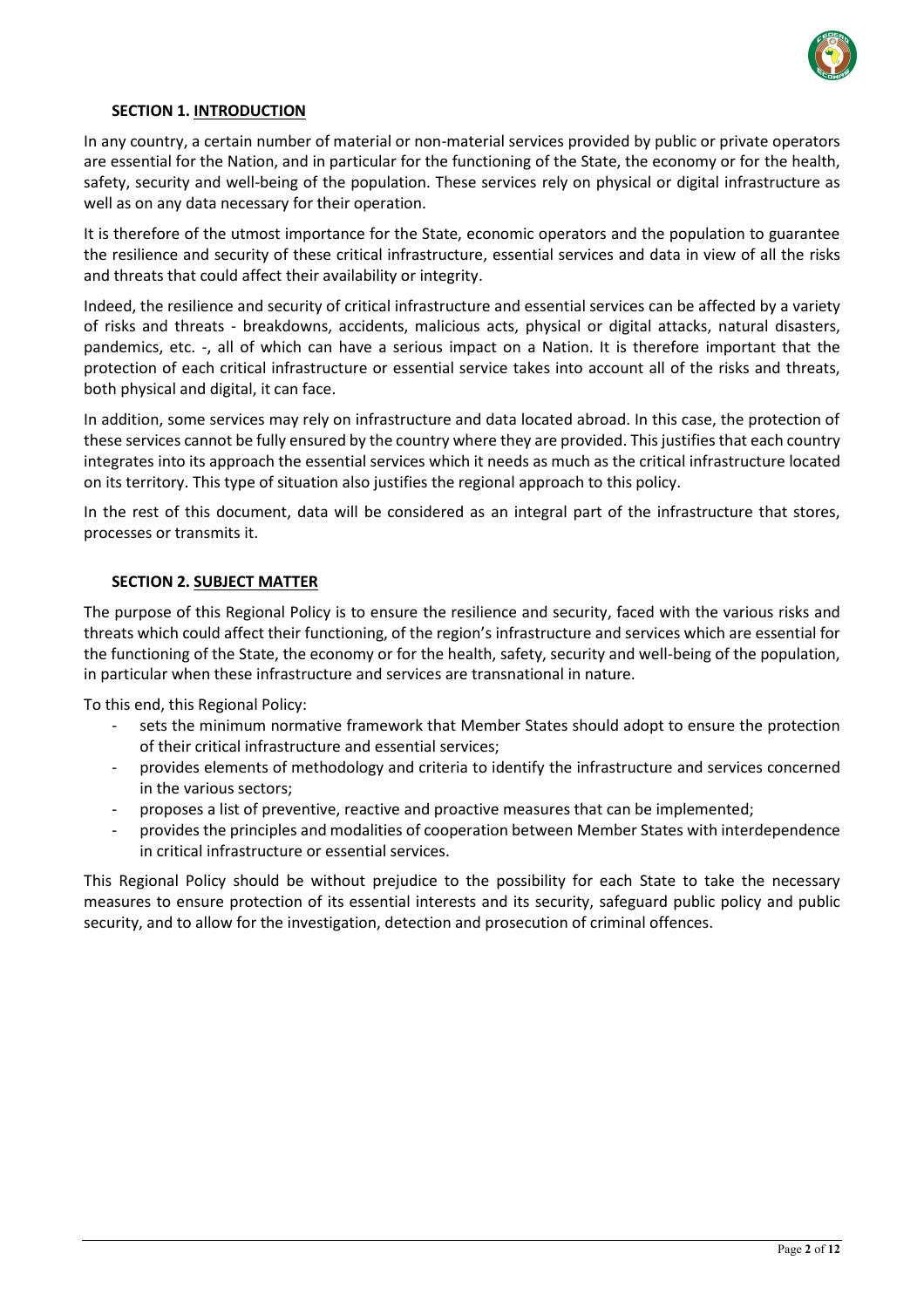

## <span id="page-3-0"></span>**SECTION 3. DEFINITIONS**

For the purposes of this Regional Policy, the following definitions shall apply:

**Cybersecurity**: set of safeguards and actions to protect the cyberspace and cyber assets from those threats that are associated with or that may harm its network and information infrastructure. Cybersecurity strives to preserve the availability and integrity of the networks and infrastructure and the confidentiality of the information contained therein;

**Cybercrime**: criminal activities where computers and information systems are involved either as a primary tool or as a primary target. Cybercrime comprises traditional offences (e.g. fraud, forgery, and identity theft), content-related offences (e.g. on-line distribution of child pornography or incitement to racial hatred) and offences unique to computers and information systems (e.g. attacks against information systems, denial of service and malware);

**Critical Infrastructure**: a public or private infrastructure or process whose destruction, standstill, illegitimate exploitation or disruption for a defined period of time will cause either loss of lives or significant loss to the economy or damage significantly the reputation of the State or its symbols of governance. In this definition, infrastructure includes the networks, systems and the physical or digital data essential for providing this service. This term may refer to a certain system or process whose functioning is critical within the organization;

**Critical Information Infrastructure**: communication network or information system whose malfunction or malicious exploitation could cause the total or partial interruption of a critical infrastructure or an essential service;

**Critical Infrastructure Operator**: public or private operator that operates a critical infrastructure;

**Critical Infrastructure Protection** (CIP): set of safeguards and actions to protect critical infrastructure from any risks and threats that could cause the total or partial interruption of the essential services they provide;

**Critical Information Infrastructure Protection**: cybersecurity of critical infrastructure, i.e. set of safeguards and actions to protect communication network and information system from cyber threats whose disruption or shutdown could cause the total or partial interruption of a critical infrastructure or an essential service;

**CSIRT (Computer Security Incident Response Team)**: team responsible for alerting about threats, preventing risks and threats to information systems, reacting to security incidents and aiding in mitigation;

**Essential Service**: a service where total or partial interruption of which could have a serious impact on the functioning of the State, the economy of the country or on the health, safety, security and well-being of citizens, or any combination of these issues that does not rise to the criteria of critical Infrastructure;

**Essential Service Operator**: public or private operator that provides an essential service.

**Essential Service Protection**: set of safeguards and actions to protect essential services from any risks and threats that could cause their total or partial interruption;

**Information and Communications Technologies** (ICT): technologies used to gather, store, use and send information, including technologies that involve the use of computers and any communication system, including any telecommunication system;

**Information System**: any isolated or non-isolated device or group of interconnected devices that all or in part carries out automatic processing of data pursuant to a program.

**Networks**: set of means ensuring the supply of an infrastructure with products or services necessary for its operation (communications, energy, logistics, etc.);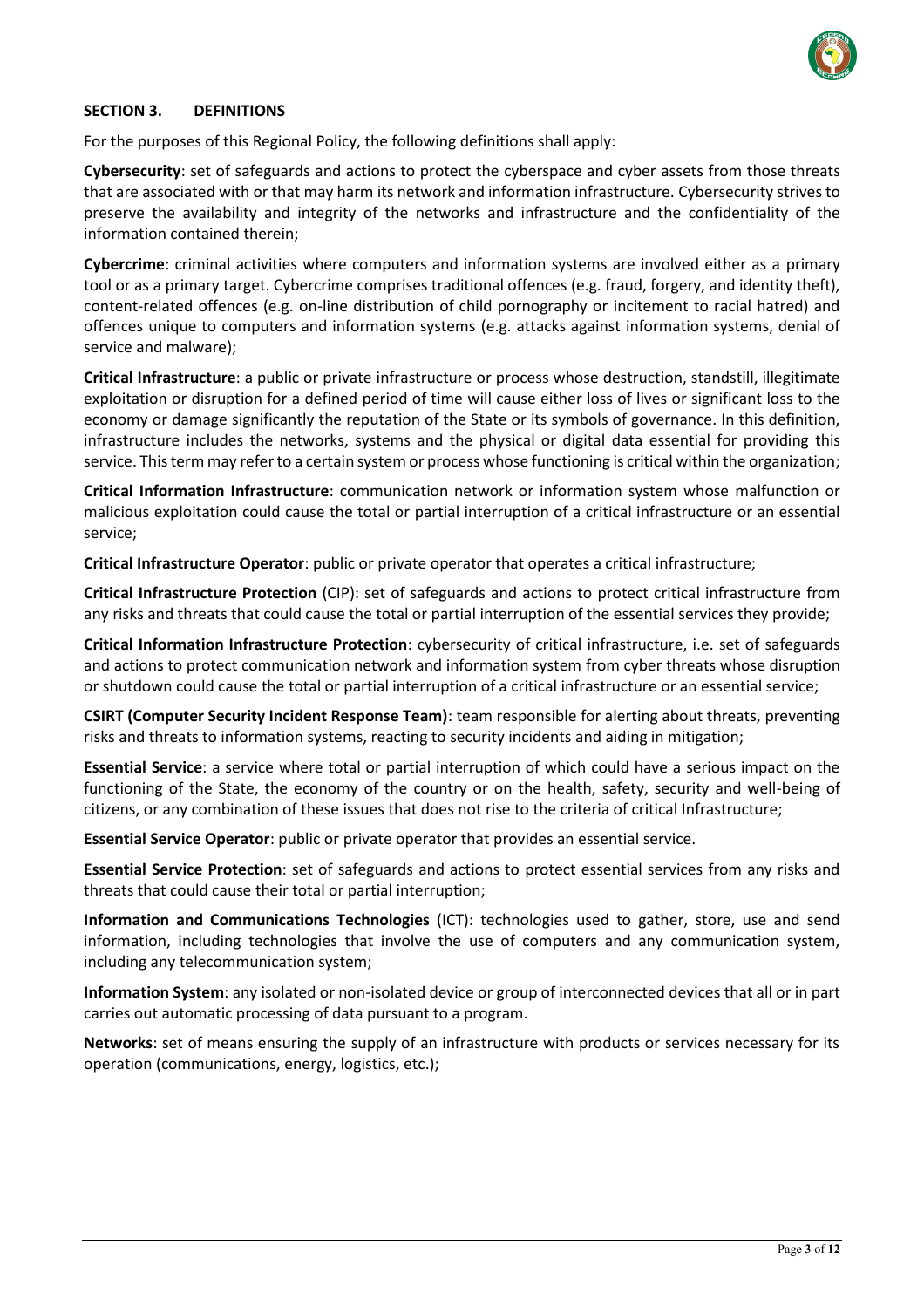

### <span id="page-4-0"></span>**SECTION 4. FRAMEWORK FOR THE CRITICAL INFRASTRUCTURE AND ESSENTIAL SERVICES PROTECTION**

Each State should adopt a framework for protecting critical infrastructure and essential services, for all sectors of activity (Government, health, energy, transport, water, banks, industry, etc.) and in particular transverse sectors (electrical production and distribution, digital services), which set:

- Responsibilities within the State services;
- Criteria and methods for identifying critical infrastructure and essential services;
- Procedures for designating operators of critical infrastructure and essential services;
- Security obligations imposed on these operators;

Each State should identify the authority or authorities responsible, for the various business sectors, to:

- o identify critical infrastructure and essential services;
	- o designate the corresponding operators;
	- o develop the security measures imposed on them;
	- o ensure the coordination of the action of the public authorities which must contribute to the security of critical infrastructure and essential services;
	- o participate in crisis management in the event of a serious incident affecting critical infrastructure;
	- o ensure the coordination of these different tasks with foreign counterparts for transnational critical infrastructure.

Each State should establish a body responsible for ensuring the consistency of the procedures implemented by the various national authorities.

#### <span id="page-4-1"></span>**SECTION 5. RESPECTIVE ROLES OF THE STATE AND OPERATORS**

The operators of critical Infrastructure and essential services are responsible for their protection. Regardless, the State, as guarantor of the nation's security, is responsible for ensuring country's critical infrastructure and essential services protection. In this context, it must in particular identify and designate operators of critical infrastructure and essential services, impose obligations to protect them, monitor their proper execution and enforce consequences.

Furthermore, the protection of critical infrastructure and essential services cannot be ensured by the operators concerned alone. As they have neither the legitimacy nor in general the relevant knowledge and information to intervene outside their perimeter of responsibility. The State must play its part, by providing operators with guidance and support, in a close public-private partnership. In particular, it should act to minimise risk, address threats and manage the situation in the event of a physical or digital attack, in particular with its authorities, intelligence services, law enforcement agencies, national CSIRT and judicial institutions.

#### <span id="page-4-2"></span>**SECTION 6. RISK MANAGEMENT APPROACH**

Critical infrastructure and essential services protection constitutes a heavy burden from the organizational, technical, human and financial aspects. Therefore, enhanced protection should only be required for those infrastructure and services that are genuinely critical or essential, and provided at the appropriate level.

With this in mind, a risk management approach must be put in place for the application of this policy in order to identify potential risks and threats and to proportion efforts to the probability of occurrence and the severity of impacts they could cause on the Nation.

In particular, it will allow each country to:

- Identify and declare critical infrastructure, essential services and the public and private operators concerned;
- Define the adequate level of measures to protect these infrastructure and services from physical and digital risks and threats likely to cause a serious impact on the Nation, and the measures aimed at minimizing the potential impacts.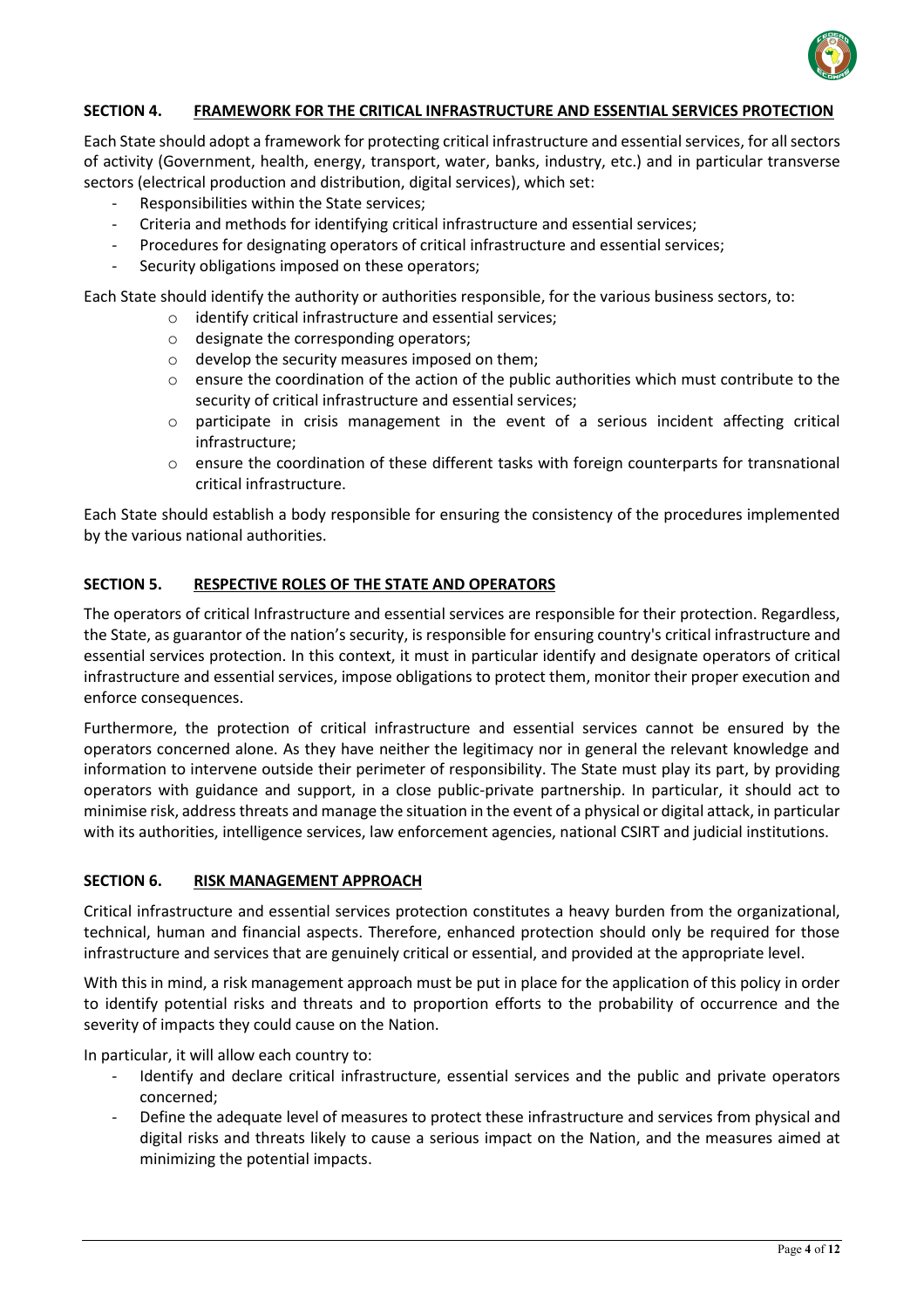

#### <span id="page-5-0"></span>**SECTION 7. IDENTIFICATION OF CRITICAL INFRASTRUCTURE AND ESSENTIAL SERVICES AND DESIGNATION OF OPERATORS**

The process must begin with the identification of essential services, then of infrastructure that are necessary to provide these services or that are critical for other reasons. A non-exhaustive list of infrastructure and services likely to be classified as critical or essential, presented by sector of activity, is provided in Annex I.

The process should continue with the identification of operators of critical infrastructure or essential services. Standard criteria are proposed in Annex II. These operators must then be subject to a formal procedure of approval and designation.

## <span id="page-5-1"></span>**SECTION 8. OBLIGATIONS OF OPERATORS**

A non-exhaustive list of measures that can be imposed on operators of critical infrastructure and essential services is provided in Annex III.

These operators should be compelled to at least:

- set up an organization at the management level intended to organize and take into account the protection of their installations;
- comply with technical and operational rules intended to strengthen the physical security and cybersecurity of their facilities;
- report promptly to the relevant authorities any incident that could have a serious impact;
- collaborate frankly and without reserve with the authorities when necessary.

Any operator of critical infrastructure or essential services must put in place the organizational, operational and technical arrangements necessary to comply with the protection measures imposed on it. They should be described in the following documents, which are to be submitted to the competent authorities for managing cybersecurity in each Member State:

- A map of its essential services;
- An operator security plan;
- An Information Security Policy (ISP) with regard to cybersecurity, emphasizing the information systems most critical to the essential services it provides.

#### <span id="page-5-2"></span>**SECTION 9. PROTECTION MEASURES**

A risk analysis, based on scenarios taking into account the various risks and threats identified, must make it possible to develop protection measures for each operator or type of operator of critical infrastructure or essential services.

These measures are preventive, reactive and proactive that can also be organizational, operational, technical or legal.

Preventive measures must aim to prevent and mitigate risks and threats, and to reduce as far as possible the severity of potential impacts on the infrastructure or service concerned and on the Nation. Reactive measures must be planned and implemented in the event of an incident affecting the critical infrastructure or essential service. They must enable the management of the incident, until the resumption of normal activity, and the management of the crisis that this incident causes on the Nation. Proactive measures aim to prevent recurrence of incidents, by examining the possible causes of incidents that have occurred and by adopting an approach to detect and contain any identical incidents. The measures taken should be smart and have a tangible impact on the objectives mentioned.

Measures to protect critical infrastructure or essential services from risks and threats using or affecting information and communication technologies must be consistent with the Regional cybersecurity and cybercrime Strategy.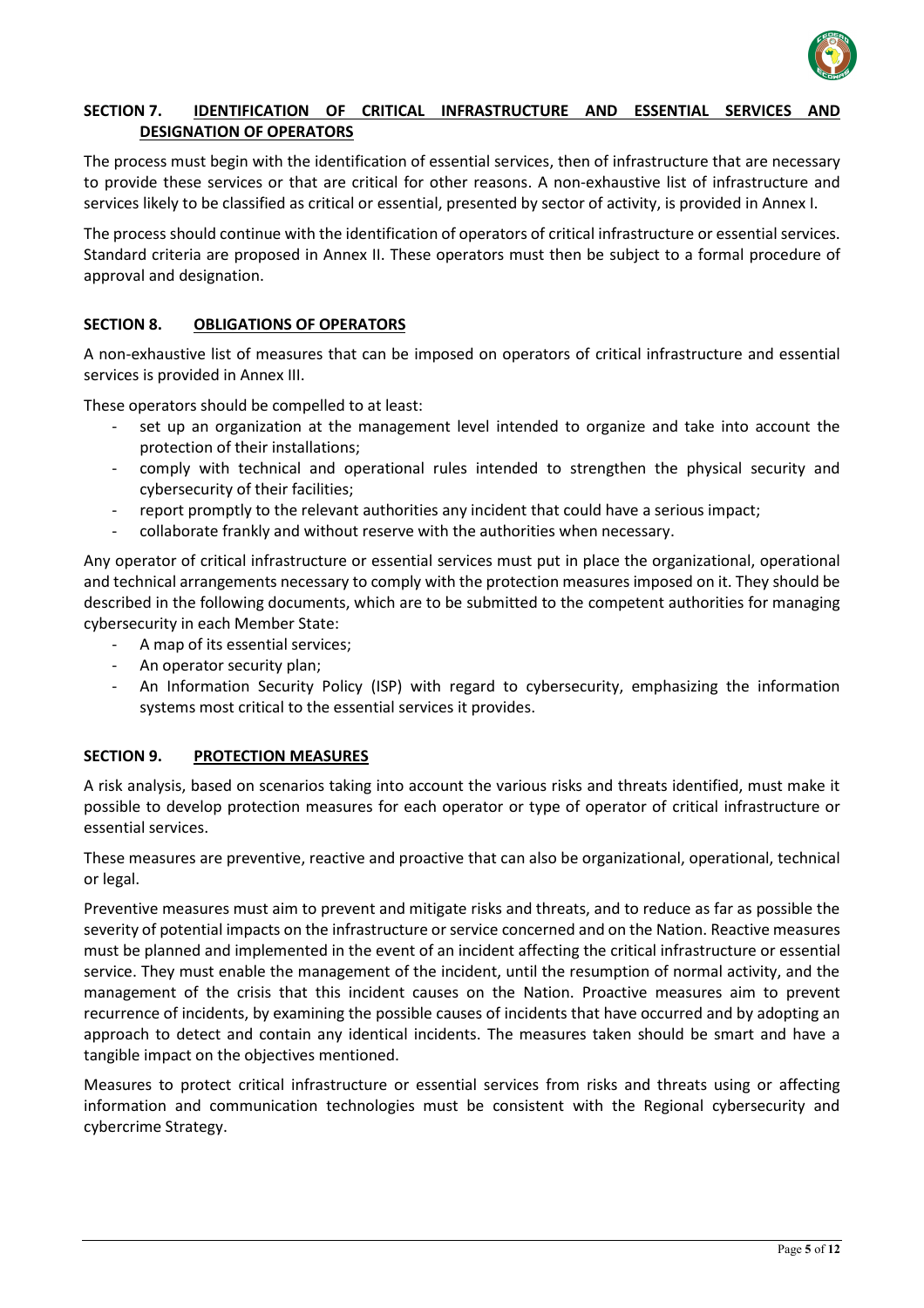

In addition, Member States should take into account in their national policy the protection measures already provided for in international regulations for all key sectors (air transport, maritime navigation, banking transactions, etc.).

### <span id="page-6-0"></span>**SECTION 10. SANCTIONS**

Sanctions including criminal and administrative sanctions where necessary must be provided against operators and other parties who fail to comply with the protection measures.

In addition, the Criminal law may impose stronger penalties (criminal and administrative) for offenses by operators and other parties which disrupt or attempt to disrupt the proper functioning of critical infrastructure and essential services.

#### <span id="page-6-1"></span>**SECTION 11. INTERDEPENDENCIES OF CRITICAL INFRASTRUCTURE AND ESSENTIAL SERVICES**

The approach must take into account the interdependencies that may exist between critical infrastructure and essential services. For example, all infrastructure and services are, with rare exceptions, dependent on the power grid and electronic communications services.

Therefore, each State should put in place circumvention measures<sup>1</sup> to avoid any interruption in the operation of critical infrastructure and essential services that could cause a serious impact on the Nation.

#### <span id="page-6-2"></span>**SECTION 12. NATIONAL COORDINATION**

 $\overline{\phantom{a}}$ 

Each State should mobilize all authorities and public actors concerned, including in particular the body responsible for the national cybersecurity, to establish a national policy for the protection of critical infrastructure and essential services and to define the contribution of each to its implementation, in relation to both preventive and reactive measures.

Public authorities and actors should engage in dialogue with operators of critical infrastructure and essential services to identify major vulnerabilities, the measures likely to reduce them and the reasonable timeframe for the implementation of these measures.

#### <span id="page-6-3"></span>**SECTION 13. INTERDEPENDENCIES BETWEEN COUNTRIES IN THE REGION AND REGIONAL COOPERATION**

Interdependencies between countries continue to grow within ECOWAS, also in relation to essential services.

In addition to interlinked services such as public telecommunications, financial transactions or international air transport, there is an increasing number of infrastructure serving several countries, for example in the areas of road corridors, Internet connectivity (especially global transit), electricity, mining, gas and the West Africa Police Information System (WAPIS) set up in all ECOWAS Member States.

Certain services may be classified as essential by all Member States concerned. Others, deemed essential in one country, may depend on infrastructure located in another country that does not identify them as critical.

Faced with this dual problem, it is necessary to set up a dialogue and cooperation among Member States of the region, based on a common understanding of the issues, similar and sufficient protection measures in all countries.

Member States with interdependence in critical infrastructure and essential services should establish cooperation between their competent authorities to:

Identify transnational critical infrastructure and essential services, as well as the nature of their interdependencies;

 $1$  For example: installation of electric generators or a redundancy of power feeds and electronic communications links.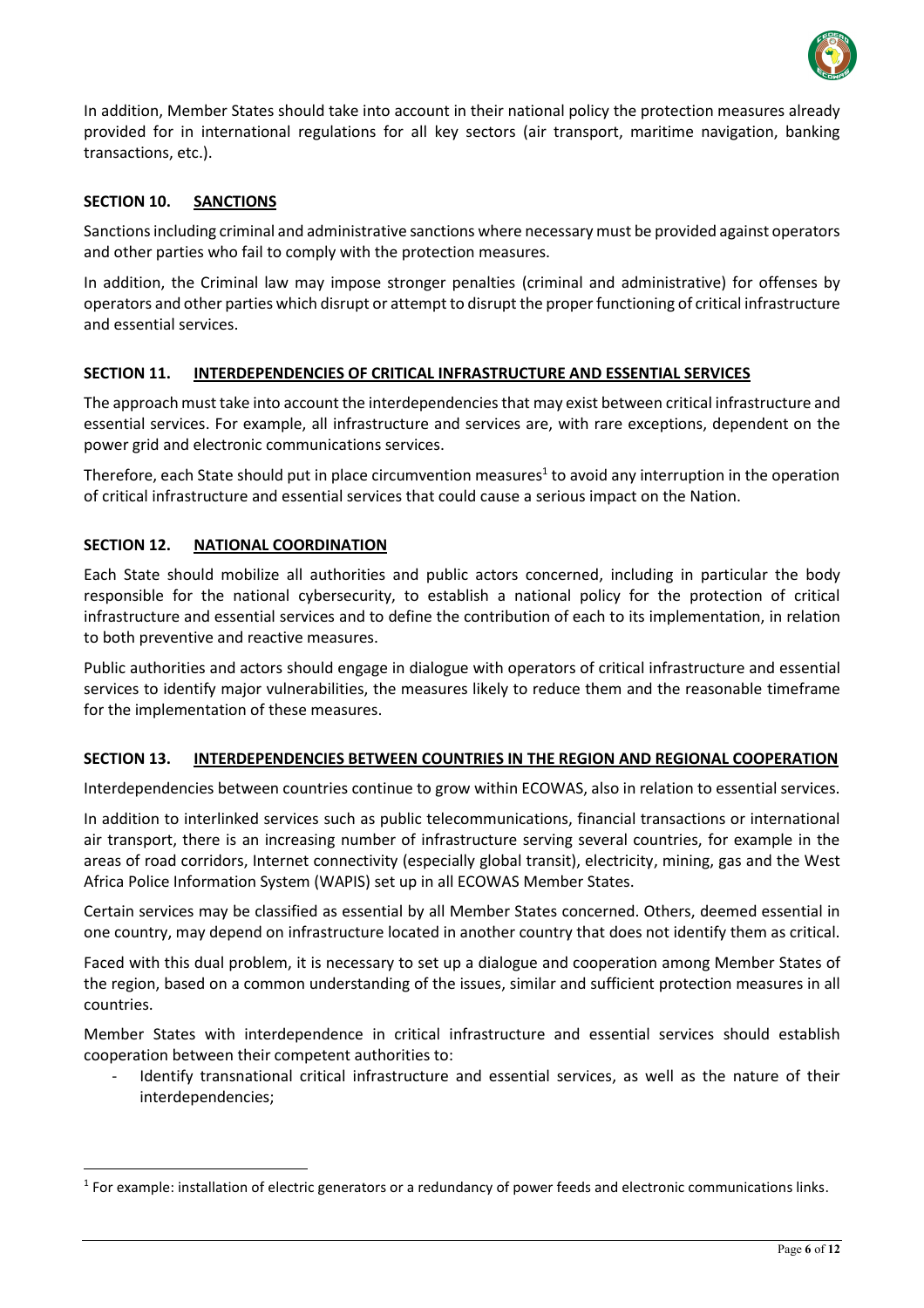

- Take into account as much as possible the needs of other Member States in the designation of their critical infrastructure;
- Harmonize the protection measures imposed on the operators concerned;
- Exchange information on threats and risks and, in a coordinated manner, take any additional measures necessary to respond to an increasing or imminent threat or risk;
- Coordinate the measures to be taken in the event of a crisis linked to a transnational critical infrastructure.

#### <span id="page-7-0"></span>**SECTION 14. MONITORING AND UPDATING OF THIS REGIONAL POLICY**

The ECOWAS Commission shall set up a committee to monitor this policy. The monitoring committee comprised of the ECOWAS Commission and a high-level representative provided by each Member State will meet at least once a year to ensure the monitoring of the provisions of this regional policy over time and to propose any new actions and changes that may be necessary.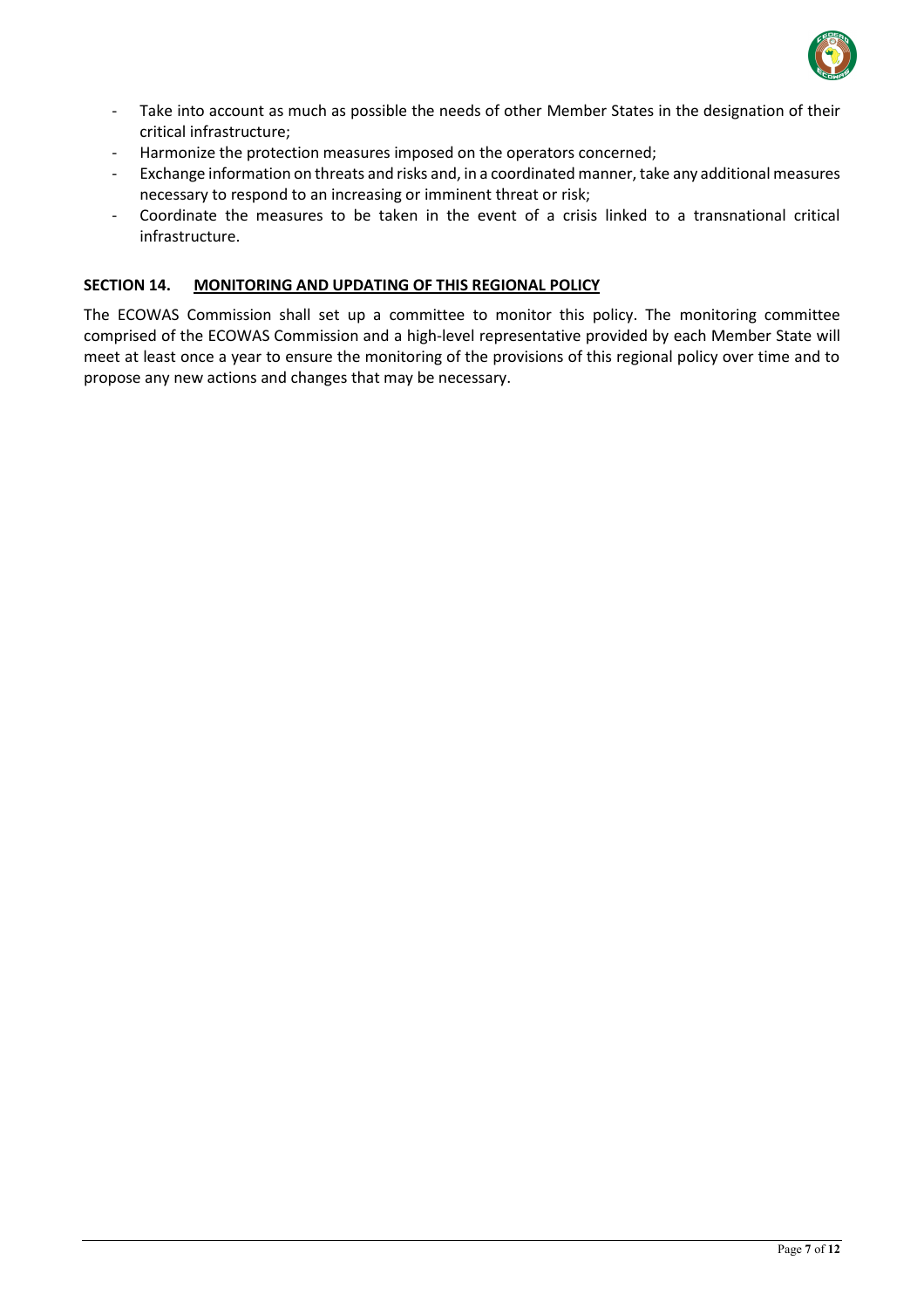

#### **ANNEXE I**

#### **INFRASTRUCTURE AND SERVICES THAT MAY BE CLASSIFIED AS ESSENTIAL OR CRITICAL**

<span id="page-8-0"></span>The process of identifying operators of critical infrastructure and essential services must consider the nonexhaustive list of infrastructure and services appearing in the table below:

| <b>Sectors</b> |                              | Infrastructure and services                                                                                                                                                                                                                                                                                                                                                                                                      |
|----------------|------------------------------|----------------------------------------------------------------------------------------------------------------------------------------------------------------------------------------------------------------------------------------------------------------------------------------------------------------------------------------------------------------------------------------------------------------------------------|
| 1.             | Government<br>activities     | Public security<br>$\overline{\phantom{a}}$<br>Homeland security<br>$\overline{\phantom{0}}$<br>Judicial services<br>$\overline{\phantom{a}}$<br><b>National Defence</b><br><b>Public finances</b><br>Parliament<br>Election processes<br>$\overline{\phantom{a}}$<br>Electronic administration, in particular certain online public services<br>$\overline{\phantom{a}}$                                                        |
| 2.             | Energy                       | Electricity production, transport and distribution<br>$\overline{\phantom{a}}$<br>Production, transport, refining, storage and distribution of petroleum products<br>$\qquad \qquad -$<br>Production, transport, treatment, storage and distribution of gas<br>$\overline{\phantom{a}}$<br><b>Nuclear installations</b><br>$\overline{\phantom{a}}$                                                                              |
| 3.             | Transport                    | Air, road, rail, sea and river transport<br>$\overline{\phantom{a}}$<br>Air traffic control<br>Airport and port platform management (including security systems)<br>Road and rail infrastructure management<br>$\overline{\phantom{a}}$                                                                                                                                                                                          |
| 4.             | Logistics                    | Logistics platform management<br>$\overline{\phantom{a}}$                                                                                                                                                                                                                                                                                                                                                                        |
| 5.             | <b>Finances</b>              | Distribution of social minima (security intervention/financial hand out/social<br>$\overline{\phantom{a}}$<br>incentives)<br>Management of the recovery and the treasury of social organizations<br><b>Bank transactions</b><br>$\overline{\phantom{a}}$<br>Financial services and credit clearing<br>$\overline{\phantom{a}}$<br>Financial market infrastructure<br>$\overline{\phantom{a}}$                                    |
| 6.             | Health                       | Unique health care capabilities or procedures (in healthcare establishments or by<br>$\overline{\phantom{a}}$<br>telemedicine)<br>Pharmaceutical distribution<br><b>Research laboratories</b><br>$\overline{\phantom{a}}$<br>Medical records databases                                                                                                                                                                           |
| 7.             | Water and<br>sanitation      | Production, transport, storage and distribution of drinking water (by pipeline or<br>$\overline{\phantom{a}}$<br>bottled)<br>Wastewater collection and management systems<br>$\overline{\phantom{a}}$                                                                                                                                                                                                                            |
| 8.             | Electronic<br>Communications | National Internet network and interconnection to the regional and global Internet<br>(submarine and terrestrial cables, cable landing points, Internet exchange points,<br>etc.)<br>Internet domain name management (DNS)<br>Internet access<br>$\overline{\phantom{a}}$<br>Telecommunication services (telephony, etc.)<br>$\overline{\phantom{a}}$<br>Data centres including National Data Centres<br>$\overline{\phantom{a}}$ |
| 9.             | Information                  | Radio and television stations<br>$\overline{\phantom{a}}$                                                                                                                                                                                                                                                                                                                                                                        |
| 10.            | Food                         | Supply, storage and distribution of the main foodstuffs<br>$\overline{\phantom{a}}$                                                                                                                                                                                                                                                                                                                                              |
| 11.            | Industry                     | Essential industries for the country<br>$\overline{\phantom{a}}$                                                                                                                                                                                                                                                                                                                                                                 |
|                | 12. Miscellaneous            | Industries likely to cause serious damage to the population in the event of<br>$\overline{\phantom{a}}$<br>accidental or malicious damage or destruction (dam for example)                                                                                                                                                                                                                                                       |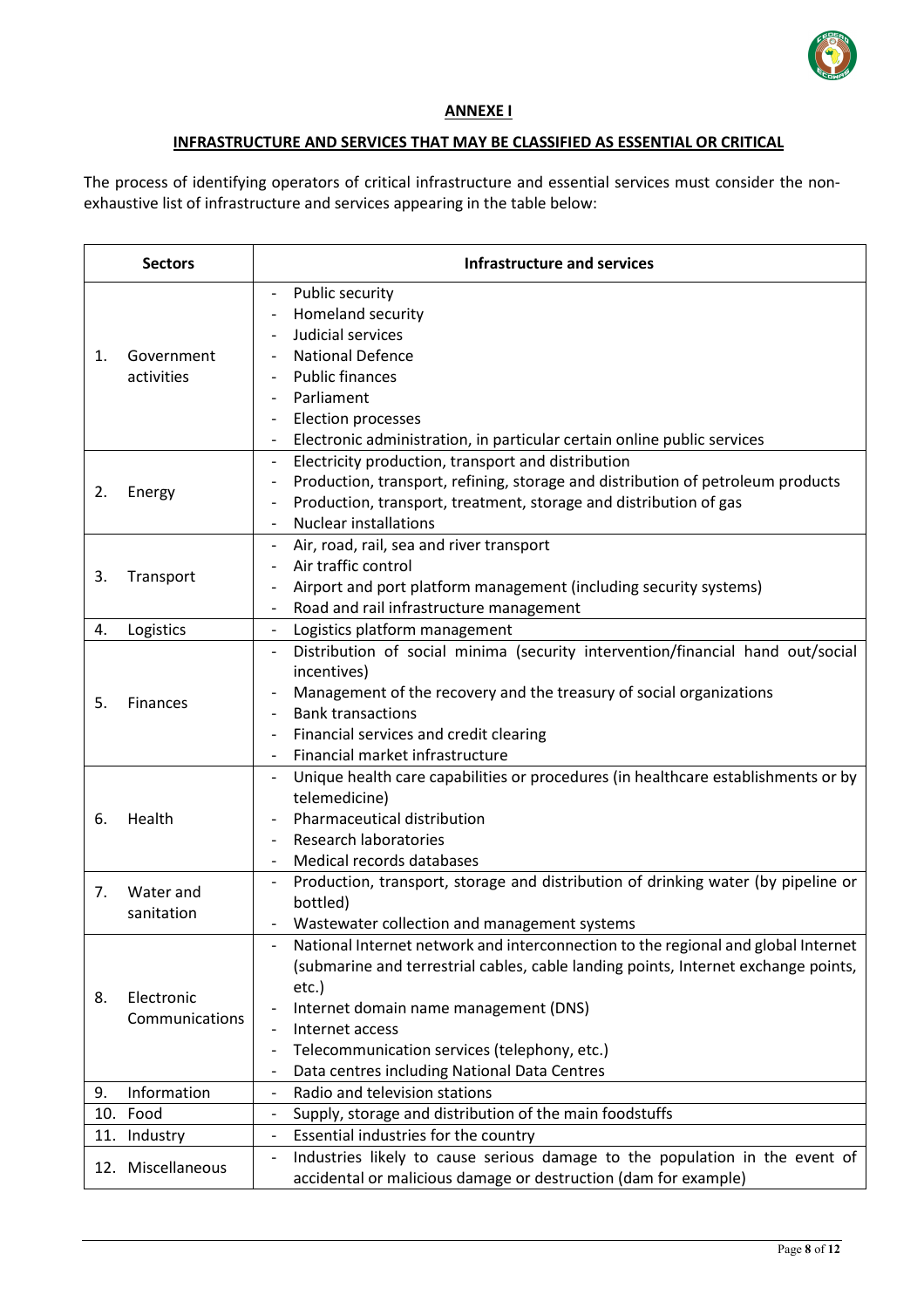

#### **ANNEXE II**

## **IDENTIFICATION CRITERIA OF OPERATORS OF**

### **CRITICAL INFRASTRUCTURE AND ESSENTIAL SERVICES**

<span id="page-9-0"></span>The process of identifying operators of critical infrastructure and essential services can take place using all or part of the criteria indicated in the following non-limiting list:

- 1. The level of severity, duration and extent of the impact that an interruption of service or an incident would have on the operation of the State, on the economy or on health, safety, security and wellbeing of the population;
- 2. The size of the area or of the population likely to be affected by an incident;
- 3. The number of users depending on the service (expressed as a percentage of the population for example);
- 4. The operator's market share;
- 5. The dependence of other critical infrastructure or essential services to this service (case of electrical distribution and electronic communications services for example);
- 6. The importance of the operator in ensuring an adequate level of service, taking into account the availability of alternative means for providing the service;
- 7. Where applicable, sectoral factors.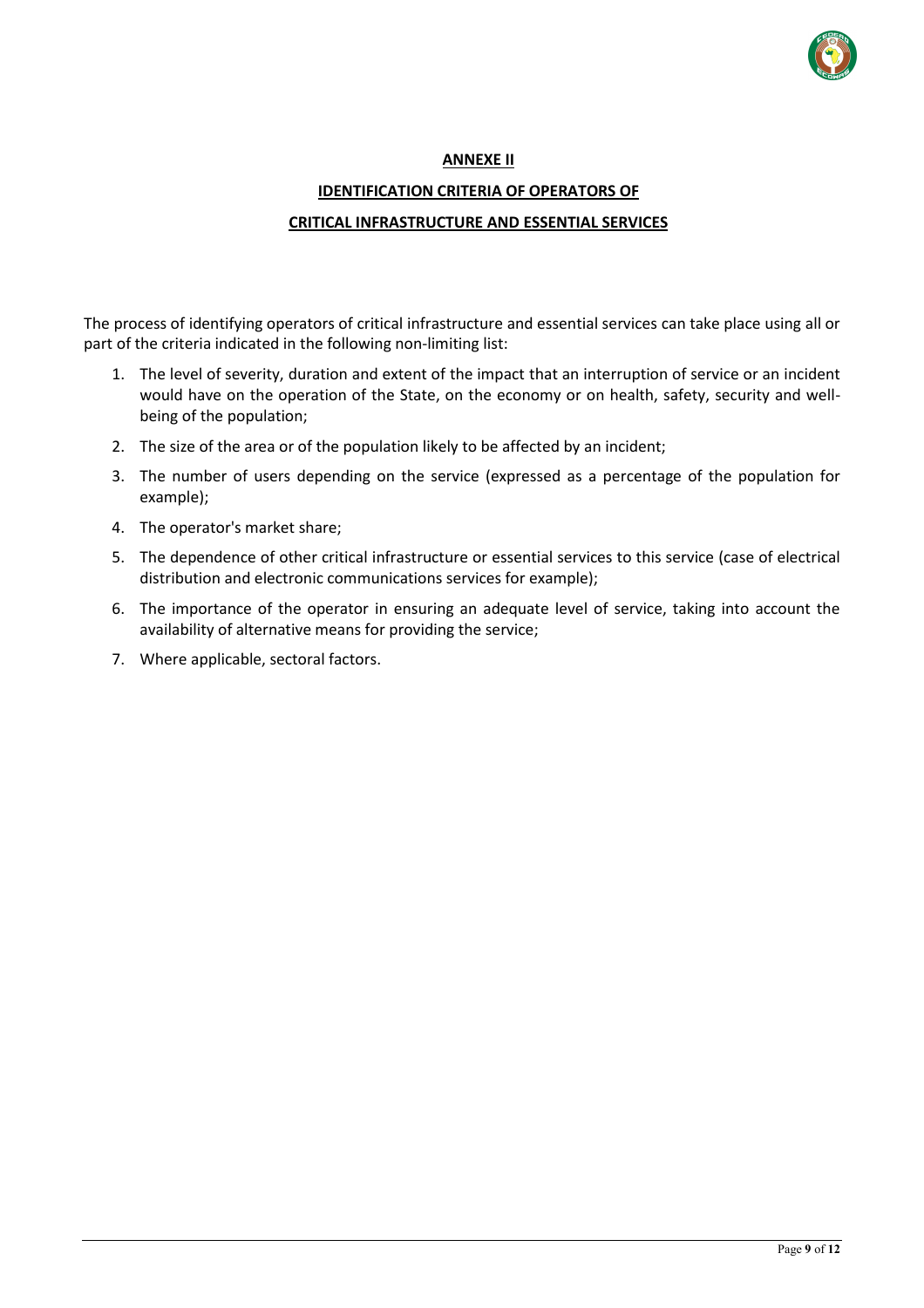

#### **ANNEXE III**

#### **MEASURES THAT MAY BE IMPOSED ON**

#### **OPERATORS OF CRITICAL INFRASTRUCTURE AND ESSENTIAL SERVICES**

<span id="page-10-0"></span>The following non-exhaustive list provides measures that can be imposed on operators of critical infrastructure and essential services.

#### Preventive measures

- Protection governance:
	- 1. Designate a security officer who is accountable to public authorities for all security related matters;
	- 2. Establish an organization to ensure the physical protection and cybersecurity of the operator's infrastructure;
	- 3. Send a report to public authorities, at a frequency to be determined by each State, on the risks, threats and vulnerabilities identified and on the main measures taken to address them;
- Physical security:
	- 1. Implement a risk analysis process to identify and address the main vulnerabilities that can lead to a serious impact on the Nation;
	- 2. Make aware and train staff;
	- 3. Ensure access security: management of identities and access rights, devices aimed at prohibiting or delaying unauthorized penetration, intrusion detection devices;
	- 4. Ensure security in the face of natural hazards and accidental risks: fire prevention and firefighting devices, flood prevention, accident prevention;
	- 5. Implement redundancies for the most critical installations or power supplies;
	- 6. Establish and implement an operator security plan (OSP);
	- 7. Have a periodic physical security audit carried out by a State service or by a provider approved by the State, at least every 5 years;
	- 8. Establish business continuity and recovery plans;
	- 9. Participate in training and exercises, at a frequency to be determined by each State;
- Cybersecurity:
	- 1. Implement a risk analysis process to identify and address the main vulnerabilities that can lead to a serious impact on the Nation;
	- 2. Transmit to the authorities a map of critical information networks and systems, and update it with each significant change;
	- 3. Staff awareness and training;
	- 4. Apply cyber hygiene rules;
	- 5. Apply security patches on systems and softwares;
	- 6. Mapp the supply chain and ensure its cyber hygiene;
	- 7. Take into account the alerts given by the CSIRT;
	- 8. Ensure network and system security: configurations rules, partitioning, remote access, filtering;
	- 9. Ensure network and system administration security: rules on accounts and administration systems;
	- 10. Ensure data security: periodic backup, setting up of redundancies and replication, encryption of storage devices and communication channels, etc.;
	- 11. Ensure identity and access management: rules on identification, authentication, access rights;
	- 12. Ensure defence of networks and systems: detection of security incidents, event logging, correlation and analysis of logs;